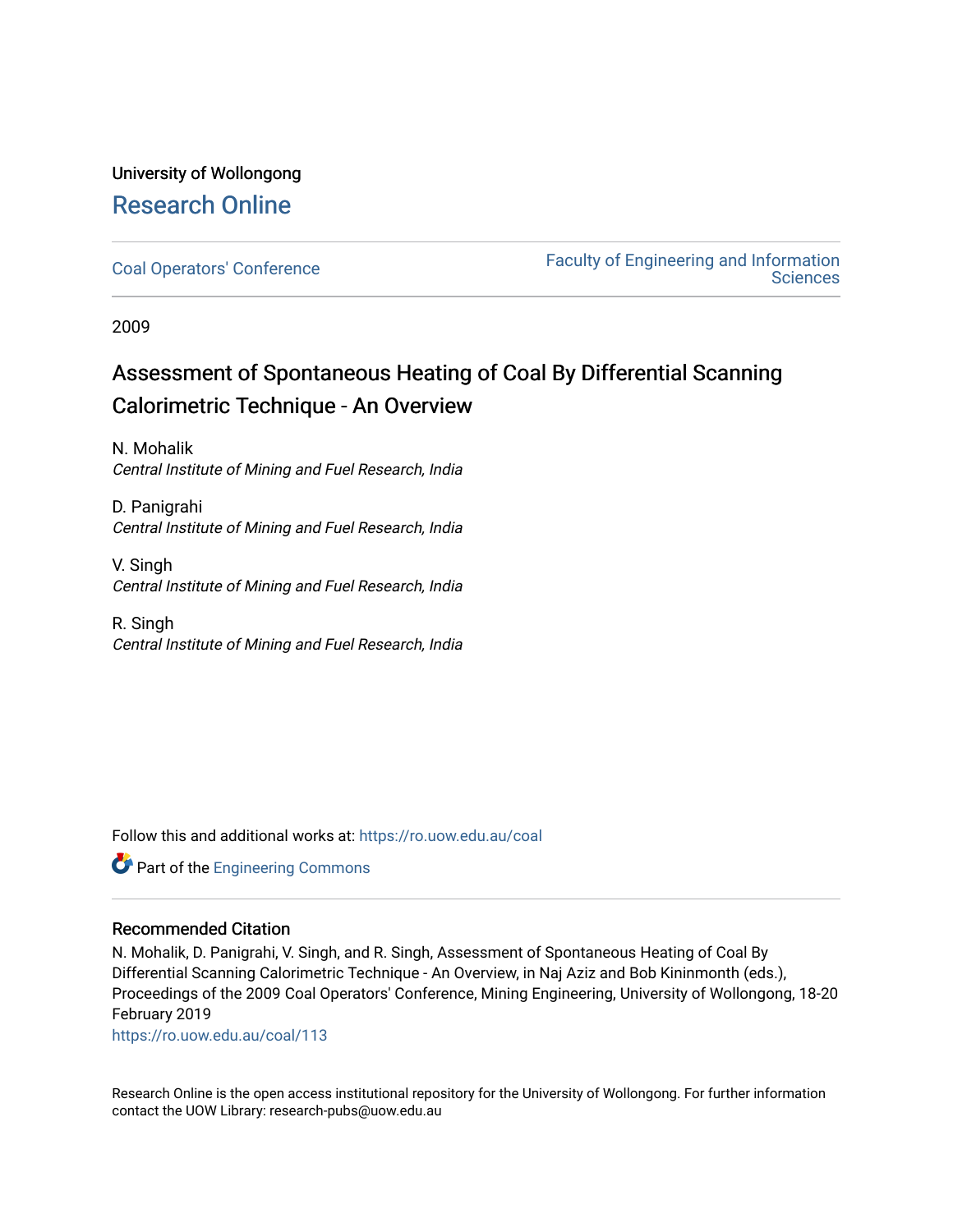# **ASSESSMENT OF SPONTANEOUS HEATING OF COAL BY DIFFERENTIAL SCANNING CALORIMETRIC TECHNIQUE – AN OVERVIEW**

# **Niroj Mohalik<sup>1</sup> , Durga Panigrahi1 , Virendra Singh1 and Ran Singh<sup>1</sup>**

*ABSTRACT:* Differential Scanning Calorimetric (DSC) applications in coal sciences have expanded rapidly. Various researchers observed that some of the methods to determine spontaneous heating are time consuming, tedious and do not give reproducible results. DSC instruments are usually employed under identical experimental conditions to track the reaction type (i.e., endothermic or exothermic), to calculate kinetics and heat flow rates. Application of DSC for determination of spontaneous heating of coal and suitability in this area is described.

# **INTRODUCTION**

The spontaneous heating resulting into mine fire is an inherent problem in coal mining industry, which endangers lives of men in a mine. It also causes serious environmental pollution and economic losses to industry. Therefore, determination of susceptibility potential of coal due to spontaneous heating and their classification are essential to plan the production activities and storage capabilities in a coal mine. Different methods of spontaneous heating susceptibility can be broadly grouped under three headings; examination of chemical constituents of coal, oxygen avidity studies and thermal studies. In chemical composition of coal, attempts have been made to determine the spontaneous heating tendencies of coal based on their constituents obtained from proximate and ultimate analyses. The maceral composition of coals and their susceptibility to spontaneous heating have led to the development of petrological classifications. The oxygen avidity studies include; proxy complex analysis rate study, Russian U-index and other oxidation methods. In thermal studies, different methods are attempted, which include; initial temperature, crossing and ignition point temperature, modified crossing point temperature, puff temperature, Olpinski index, adiabatic calorimetry, thermo-gravimetric (TG) analysis, differential thermal analysis (DTA) and differential scanning calorimetry. Spontaneous combustion of coal is influenced by the nature of the coal, particle size, geological condition and mining environment, all of which govern the thermal processes occurring in the coal. However, generalization of the results on the thermal behaviour of coal has been difficult. In recent years the application of thermal analysis techniques to the study of combustion pyrolysis behaviour and kinetics of coals has gained a wide acceptance among various research workers.

# **LITERATURE REVIEW**

The earliest study on spontaneous combustion was carried out by Mahajan, Tomita and Walker (1976), using DSC technique. They reported differential scanning calorimetry curves for 12 coals of various ranks in a helium atmosphere with a flow rate of 1 ml min-1 and temperatures between 100 to 580 °C at a constant heating rate of 10 °C min<sup>-1</sup>. The amount of sample used in the study varied between 12 and 20 mg with reference material being alumina. They concluded that the thermal effects of coals, ranging in rank from anthracite to bituminous, were endothermic. Exothermic heats were observed only in the case of sub-bituminous coals or lignite. The net thermal effects were found to be strongly rank dependent. Rai and Tran (1977) conducted a kinetic study on catalyzed and noncatalyzed coal. In their kinetic model, the apparent activation energy was measured to be a rectilinear function, describing the extent of the pyrolysis reaction of the of Hanna coal. The order of reaction was found to be about 0.3 for the pyrolysis step and 0.67 for the hydro-gasification step.

Gold (1980) demonstrated the occurrence of exothermic processes associated with the production of volatile matter in or near the plastic region of the coal samples studied. He observed that the temperature and magnitude of the exothermic peak were strongly affected by the heating rate, sample mass, and particle size. Rosenvold, Bubow and rajeshwar (1982) analysed 21 bituminous coal samples from Ohio by DSC and non-isothermal thermogravimetric. Three regions of endothermic

 $\overline{a}$ 

<sup>1</sup> *Central Institute of Mining and Fuel Research, Dhanbad -826015, India*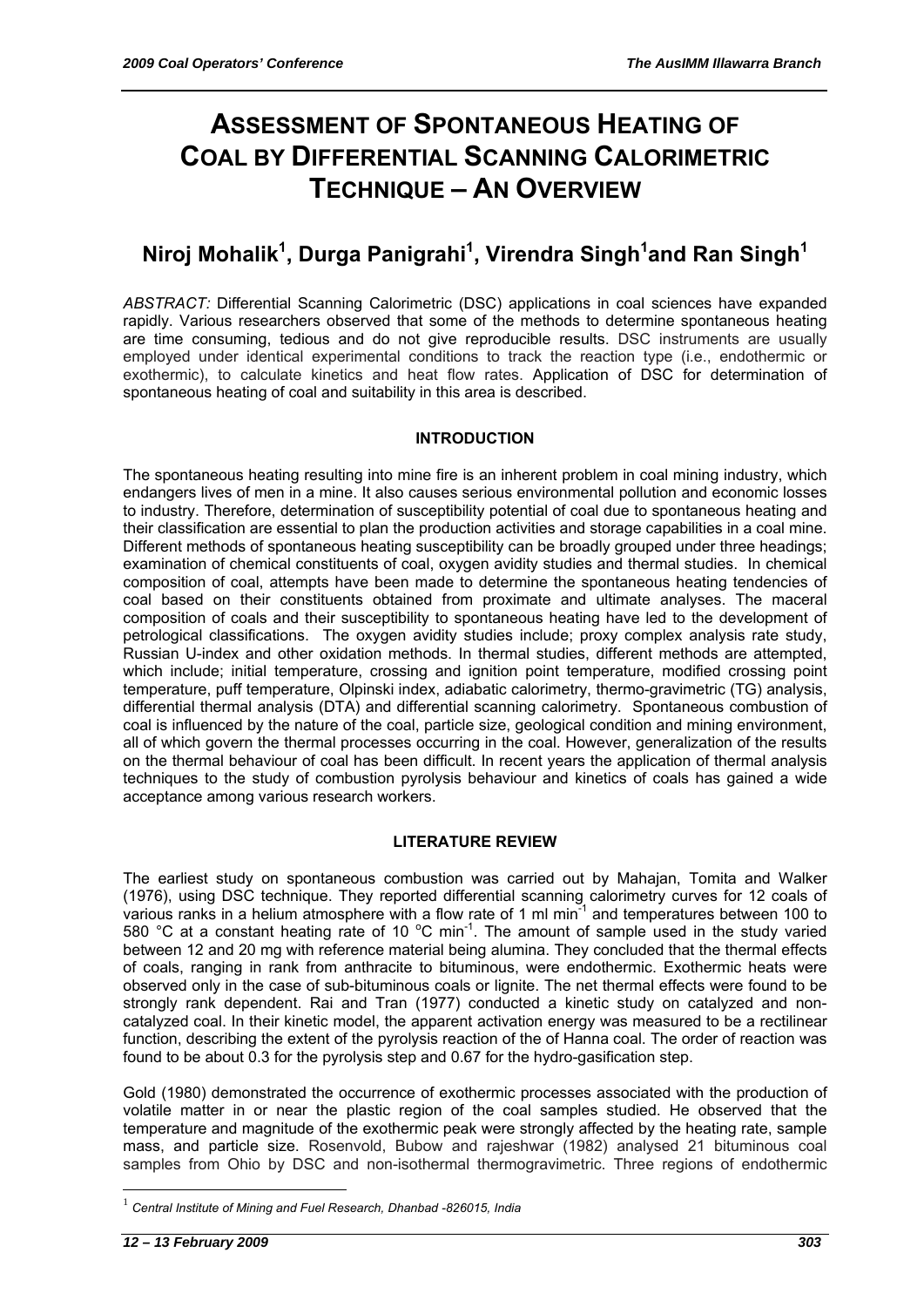activity were distinguished in DSC scans in an inert atmosphere. The first peak (25–150 °C) corresponded to devolatilisation of organic matter, and a partially resolved endotherm occurred at temperatures above 550°C probably correspond to cracking and coking processes subsequent to pyrolysis step.

Rajeshwar (1983) applied differential scanning calorimetry and thermogravimetry to study of coal, oil shale, and oil sands. DSC has been used to characterise 12 U.S. coals of varying rank from anthracite to lignite. Elder and Harris (1984) investigated the thermal characteristics of Kentucky bituminous coals undergoing pyrolysis in an inert atmosphere at three different heating rates and determined the specific heats of the coals. The specific heats of the dry coals lie in the range of 1.21 to 1.47 Jg<sup>-1</sup>K<sup>-1</sup>. The exothermic heat flow from 300 to 550 °C, where the major weight loss occurred, has been associated with the primary carbonisation process, the development of the plastic state, and the onset of secondary gasification, which is responsible for coke formation. Ismail and Walker (1989) studied oxygen chemisorption on a number of coal chars in oxygen atmosphere at 100  $^{\circ}$ C by using DSC and TGA. They studied 16 coal samples having particle size of -100 mesh. The samples were heated in nitrogen atmosphere with a flow rate of 45 ml min<sup>-1</sup> between ambient to 600 °C. They correlated heat release and weight of oxygen chemisorbed as a function of reaction time with Elovich plots. They observed that the rate of heat release and weight increase generally decreased with increasing rank of coal. They also observed that the rate of heat release upon oxygen chemisorption generally increased as rates of gasification of chars at higher temperatures in air increased.

Alula, Cagniant and Laver (1990) used thermo-gravimetric and differential scanning calorimetry to characterise low and high-temperature coal tar and petroleum pitches and their fractions, thermal methods to the characterization of pyrolysis coal products. Kok (1997) investigated thermal behaviour of lignite by DSC, TG/DTG, High Pressure Thermo Grvimetric (HPTGA), and combustion cell experiments. He studied one coal sample of particle size of – 60 mesh in air with a flow rate of 50 ml min<sup>-1</sup>. Different heating rates were applied, i.e. 5, 10, 15, 20 and 25  $^{\circ}$ C min<sup>-1</sup> in a temperature range between 20 to 600 °C during experimentation. He used different models (Arrhenius, Coats and Redfern, Fassihi and Brigham) to obtain kinetic parameters. The heat flow rate recorded at different temperatures showed that oxidation reaction started around 250  $^{\circ}$ C and reached a maximum rate at 410  $^{\circ}$ C. Higher heating rates resulted in higher reaction temperatures and heat of reactions. Distinguishing peaks in the DSC curves shifted to higher temperatures with an increase in heating rate.

Garcia, Halla and Fanoor (1999) found that differential scanning calorimetry is a useful technique to investigate early stages of the oxidation of coal. Experiments were carried out on three coal samples of 10 mg each in oxygen atmosphere, at flow rate of 20 ml min<sup>-1</sup>, heating rate 10 °C min<sup>-1</sup>, temperature range ambient to 600  $\mathrm{^{\circ}C}$ , and particle size of  $-$  100 mesh. They proposed that the onset temperature was a better indicator of propensity of coals to oxidation and this parameter agreed with rank of coals investigated and increased with time of oxidative weathering. Ozbas, Kok and Hieyilmaz (2003) determined combustion behaviour and kinetic analysis of raw and cleaned coal samples of different sized fractions by using DSC. They studied four coal samples of 10 mg each. Experiments were carried out in air atmosphere with a flow rate of 50 ml min<sup>-1</sup>, at the heating rate of 10  $^{\circ}$ C min<sup>-1</sup> and temperature range between 20 and 600 °C. DSC curves of three coal samples showed two reaction stages. The first stage of reaction was due to moisture loss (endothermic) and observed in temperature range of ambient to 150  $^{\circ}$ C. The second stage was exothermic region due to combustion and observed in the temperature range of 150 to 600  $\degree$ C. Kinetic parameters of the samples were determined using Roger and Morris kinetic model. Panigrahi and Sahu (2004) used DSC, DTA, wet oxidation potential, crossing point temperature for determination of susceptibility of 31 Indian coals to spontaneous heating. They used 10 mg coal sample of particle size -72 mesh, , in oxygen atmosphere with a flow rate of 20 ml min<sup>-1</sup>, the heating rate was at 30  $^{\circ}$ C min<sup>-1</sup>, between ambient to 500  $^{\circ}$ C and with alumina as reference material.

Exhaustive correlation studies between susceptibility indices and intrinsic properties were carried out for identifying the appropriate parameter to be used for classifications. The identified parameters were used as inputs to ANN. Adoptive resonance theory of Artificial Neural Network ANN has been applied to classify coal seams into four different categories. Kok (2005) used differential scanning calorimetry and thermogravimetry to obtain information on temperature-controlled combustion characteristics of 17 coals of different origin from Thrace basin of Turkey. Using DSC experiments were performed on 10 mg coals, in air atmosphere with a flow rate of 50 ml min<sup>-1</sup>, particle size of 60 mesh, , temperature range between 20 to 600  $^{\circ}$ C at a heating rate of 10  $^{\circ}$ C min<sup>-1</sup> by. Kot calculated the kinetic parameters from Arrhenius and Coats–Redfern plots. The study revealed that two temperature regions of evident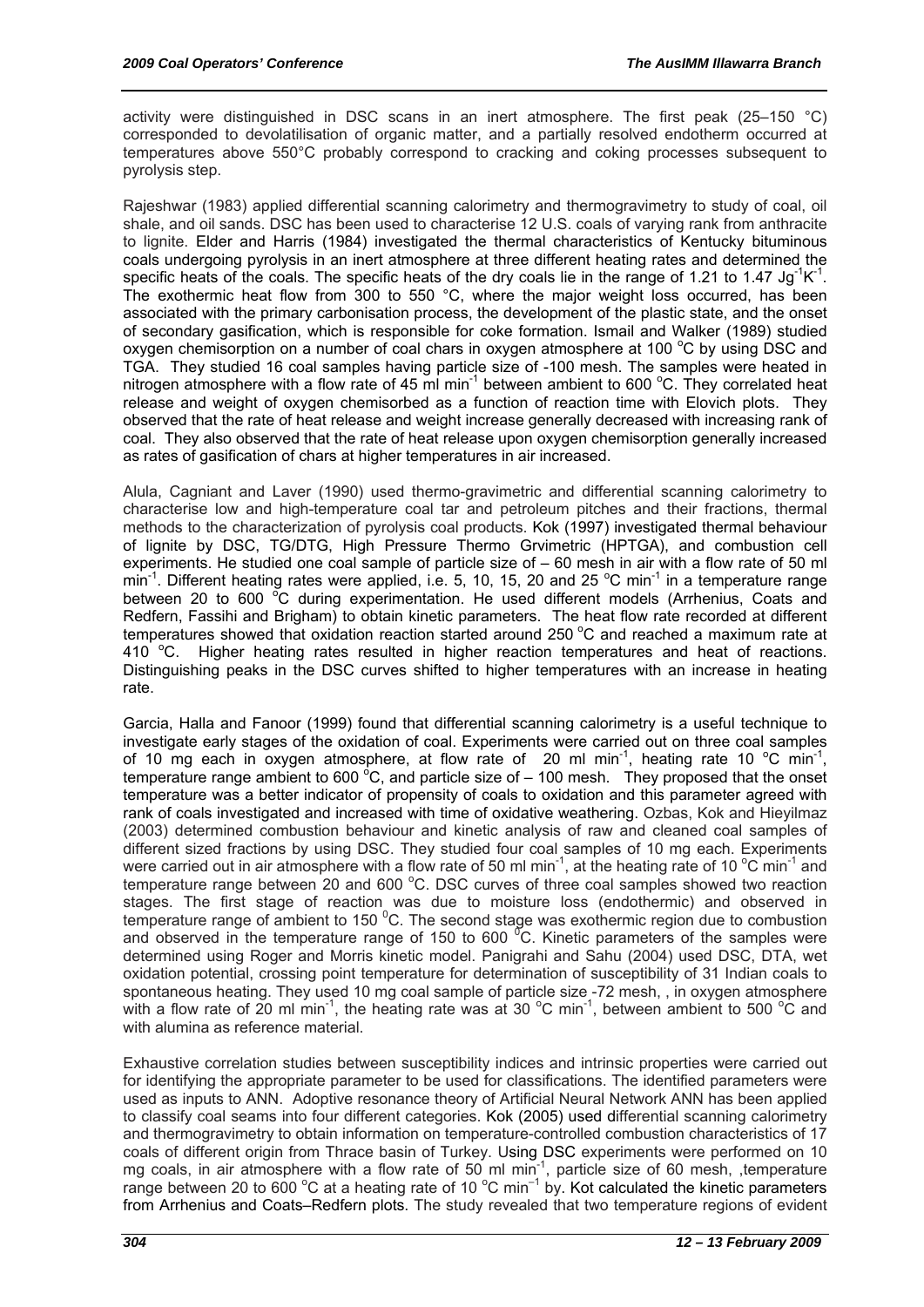The chemical reactivity, elimination of water and primary carbonization were also evident in all of the coal samples It was observed that activation energies of samples were varied from 54 to 92 kJ mol<sup>-1</sup>. Elbeyli and Piskin (2006) determined thermal characteristics and kinetic parameters of cleaned Tunçbilek lignite by using differential thermal analysis (DTA) and thermogravimetry (TG) DSC thermal analysis system both for combustion and pyrolysis reactions. The experiments were carried out in a 10 mg lignite sample of particle size of - 65 mesh. The tests was carried out in air/nitrogen atmospheres with a flow rate of 100 ml  $\,$  min<sup>-1</sup>, heating rate 10  $^{\circ}$ C min<sup>-1</sup> up to 1000  $^{\circ}$ C.

Krzesinska *et al.* (2008) studied three Polish coals of varying rank (82.7, 86.2 and 88.7 wt.% carbon content) and caking ability (weak, moderate and strong) of the Krupinski, Szczygłowice and Zofiowka mines, respectively by TG, DSC and dynamic mechanical analysis (DMA) method. The amount of sample used in their experiment was 7 mg and sample was heated at 10  $^{\circ}$ C min<sup>-1</sup> up to 520  $^{\circ}$ C in nitrogen atmosphere with a flow rate of 50 ml min<sup>-1</sup>. The weight loss and heat flow during pyrolysis, and storage/loss elastic modulus measured as a function of increasing temperature were related to the caking ability of coals. Parameters determined with the TG and the DSC methods in the binary and ternary blends were correlated with the proportion of strongly-caking-coal concentration in the blend. The weight loss of coal blends was found to be additive parameter. The DSC thermograms of binary blends were found to be different from those of the ternary blends, which suggested a different course for this blend pyrolysis.

A critical study of the work carried out by different researchers indicates that the different experimental conditions for DSC have been adopted by them for studying the spontaneous heating susceptibility of coal. In order to draw a suitable conclusion from their studies the experimental parameters used by them have been compiled in tabular format and presented in Table 1, which clearly reveals the followings:

- The particle size of coal samples varies from 60 mesh to 100 mesh.
- Variation of heating rate was between 5  $^{\circ}$ C min<sup>-1</sup> to 30  $^{\circ}$ C min<sup>-1</sup>
- The sample was studied in nitrogen, atmospheric air and oxygen.
- The amount of sample used by them varies from 7 mg to 20 mg.
- The range of flow rate used by them was between 1 ml min<sup>-1</sup> to 100 ml min<sup>-1</sup>.
- The reference material was alumina.
- The number of sample analysed by them was one to four except in four cases, i.e. 12, 16, 17 and 31 samples.
- The range of temperature was ambient to 1000  $^{\circ}$ C.

Thus, there is no unanimity on the experimental parameters used by different researchers. If the experimental parameters will be different, the results of two samples analysed by two experimental conditions will not be comparable for indexing the coal with respect to their spontaneous heating. Therefore, the future direction of research should be to finalise the experimental standards for this techniques.

# **DIFFERENTIAL SCANNING CALORIMETRY**

#### **a) Principles**

Differential scanning calorimetric is a technique in which the difference in energy in puts into a substance and a reference material is measured as a function of temperature while the substance and reference materials are subjected to a controlled temperature program. In this technique the ordinate value of an output curve at any given temperature is directly proportional to the differential heat flow between a sample and reference material and in which the area under the measured curve is directly proportional to the total differential calorific input. By this technique, coal samples can be studied under experimental conditions that simulate spontaneous heating process of materials.

# **b) Experimental Set-up**

The complete experimental set up comprises the differential scanning calorimeter, sample holder, crucible sealing press (crimper), purge gas supply arrangement, a computer with software and a graphic plotter (Figure 1). In Mettler-Toledo DSC-821e differential scanning calorimeter sensors are single junction thermocouples. Any energy difference in the thermocouples to the sample and the reference is then recorded against the program temperature. Thermal events in the sample thus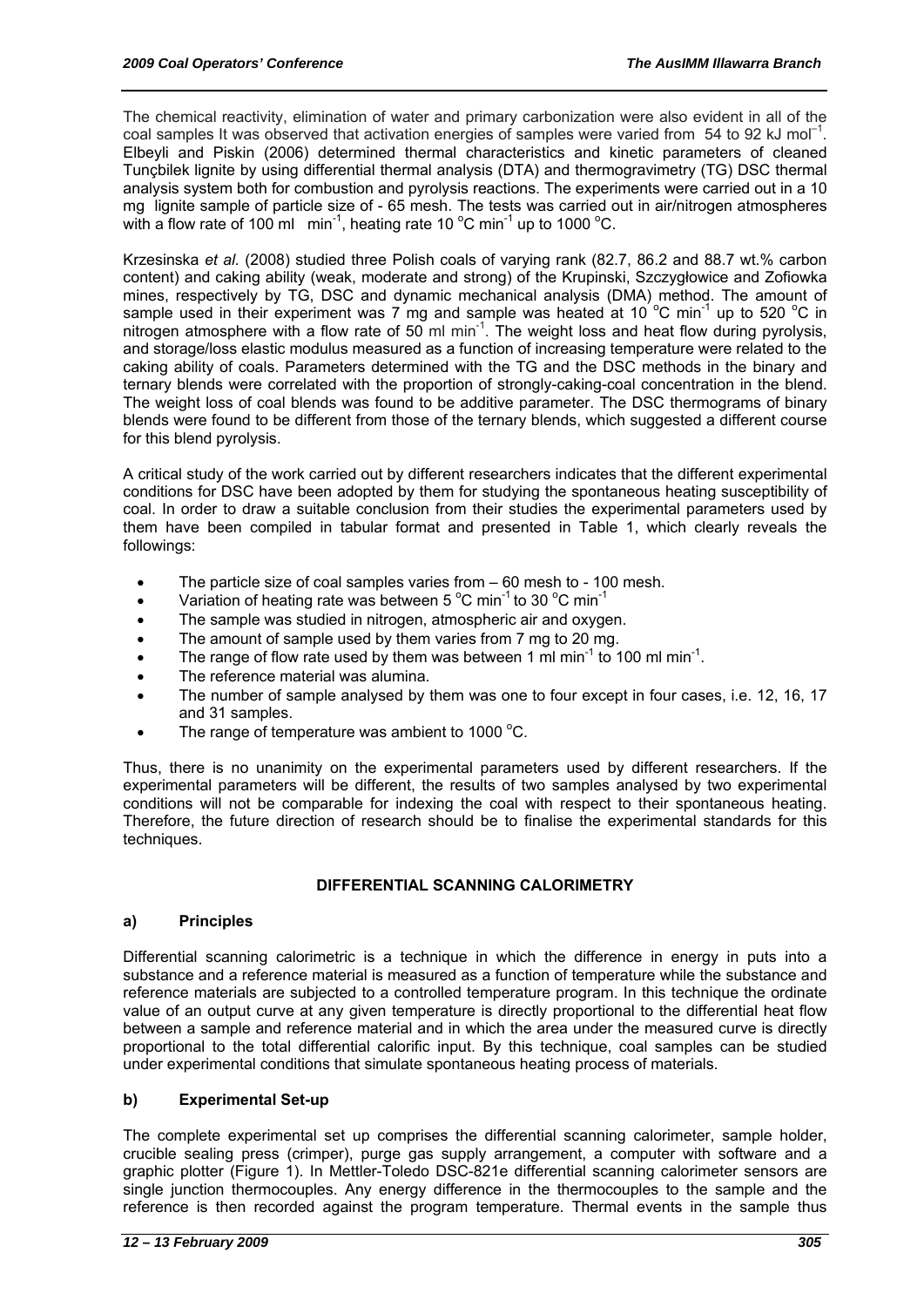appear as deviations from the DSC baseline, in either endothermic or exothermic direction, depending upon whether more or less energy difference to the sample relative to the reference material. In DSC therefore, endothermic responses are usually represented as being negative, i.e. below the baseline, corresponding to an increased transfer of heat to the samples compared to the reference. Purge gas is supplied from a cylinder equipped with suitable regulators. All the operations of the DSC-821e calorimeter are controlled from the personal computer through software STAR<sup>e</sup>. The software performs all the controls, calibration, data display, standard calculations, curve comparison and calculations etc.



**Figure 1 - Experimental setup of Differential Scanning Calorimetry** 

# **c) Sample Preparation**

Coal samples were collected from different Indian coalfields covering both fiery and non-fiery coal seams of different ranks. Approximately 5 kg of coal samples was collected by channel and chip sampling method and stored in plastic containers with de-aerated water. Before the experiments, representative samples were prepared from the coals obtained by applying closed circuit crushing and screening. The prepared samples were taken for thermal analysis.

# **d) Experimental Procedure**

DSC apparatus was calibrated via the melting points of indium, zinc, lead metals under the same conditions as for the sample. During the experiments the heat flow as a function of time and temperature were recorded, while the sample was subjected to a computer controlled temperature programme. Sample was placed in the sample pan, covered with a lid and sealed with pressure using a crimper press. The crimped container with the sample was put on the sample furnace while the reference furnace was kept empty. Pinholes were made in the lid. The coal was in a monolayer at the base of the pan to ensure that the entire sample made good thermal contact with the bottom part of the pan and therefore good heat transfer with the sensors of the equipment. If the pinholes were too small oxygen diffused into the pans too slowly and this process determined the rate of oxidation, rather than diffusion into the pore structure of the coal itself. A number of experiments were carried out in the temperature range from ambient (30<sup>o</sup>C) to 600<sup>o</sup>C with varying atmosphere (Figure 2 to 5). The experiments were repeated under identical conditions to check the reproducibility of the results.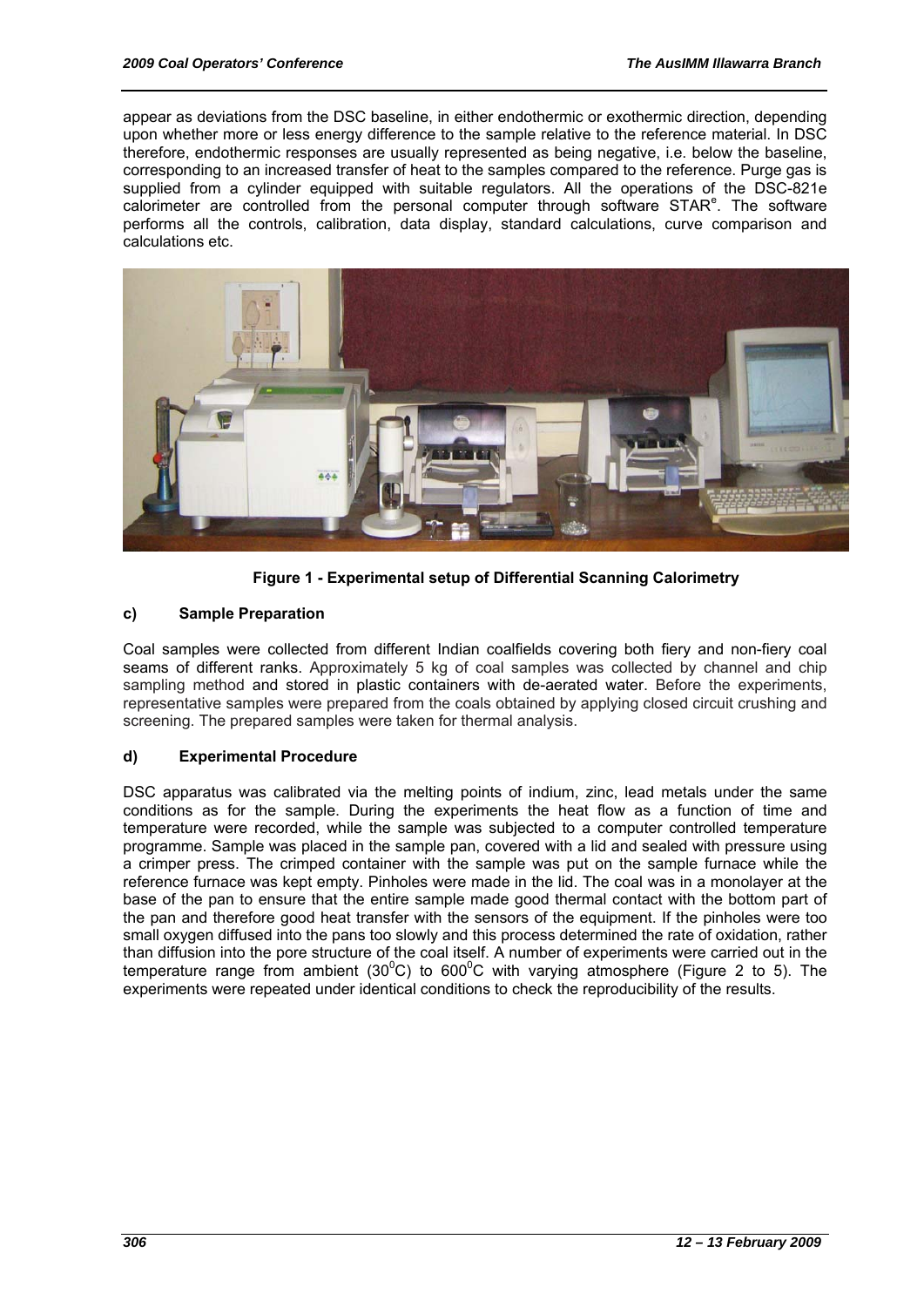| SI.              | Name of the author                   | Year | Parameters                 |                                                     |              |                          |                                       |                             |                          |                                    |
|------------------|--------------------------------------|------|----------------------------|-----------------------------------------------------|--------------|--------------------------|---------------------------------------|-----------------------------|--------------------------|------------------------------------|
| No.              |                                      |      | Particle<br>Size<br>(mesh) | Heating<br>Rate<br>$(^{\circ}$ Cmin <sup>-1</sup> ) | Atmosphere   | Sample<br>Amount<br>(mg) | <b>Flow</b><br>Rate (ml<br>$min^{-1}$ | No. of<br>Sample<br>Studied | Reference<br>Material    | Temperature<br>Range $(^{\circ}C)$ |
| $\mathbf{1}$ .   | Mahajan, Tomita and<br>Walker (1976) | 1977 |                            | 10                                                  | Helium       | 20, 12                   |                                       | 12                          | Alumina                  | 100 to 580                         |
| $\overline{2}$ . | Ismail and Walker (1989)             | 1989 | $-100$                     | 10                                                  | $N_2$        |                          | 45                                    | 16                          |                          | Ambient to<br>600                  |
| $\overline{3}$ . | Kok (1997)                           | 1997 | - 60                       | 5, 10, 15,<br>20, 25                                | Air          |                          | 50                                    |                             |                          | 20 to 600                          |
| $\overline{4}$ . | Garcia, Halla and Fanoor<br>(1999)   | 1999 | $-100$                     | 10                                                  | Oxygen       | 10                       | 20                                    | 3                           |                          | Ambient to<br>600                  |
| 5.               | Ozbas, Kok and Hieyilmaz<br>(2003)   | 2003 |                            | 10                                                  | Air          | 10                       | 50                                    | 4                           |                          | 20 to 600                          |
| $\overline{6}$ . | Panigrahi and Sahu<br>(2004)         | 2004 | $-72$                      | 30                                                  | Oxygen       | 10                       | 20                                    | 31                          | Alumina                  | Ambient to<br>500                  |
| $\overline{7}$ . | Kok (2005)                           | 2005 | - 60                       | 10                                                  | Air          | 10                       | 50                                    | 17                          | $\overline{\phantom{0}}$ | 20 to 600                          |
| 8.               | Elbeyli and Piskin (2006)            | 2006 | - 60                       | 10                                                  | Air Nitrogen | 10                       | 100                                   |                             |                          | Ambient to<br>1000                 |
| 9.               | Krzesinska et al. (2008)             | 2008 |                            | 10                                                  | Nitrogen     | 7                        | 50                                    | 3                           |                          | Ambient to<br>520                  |

### **Table 1 - Experimental parameters used by different researchers in DSC studies on spontaneous heating of coal**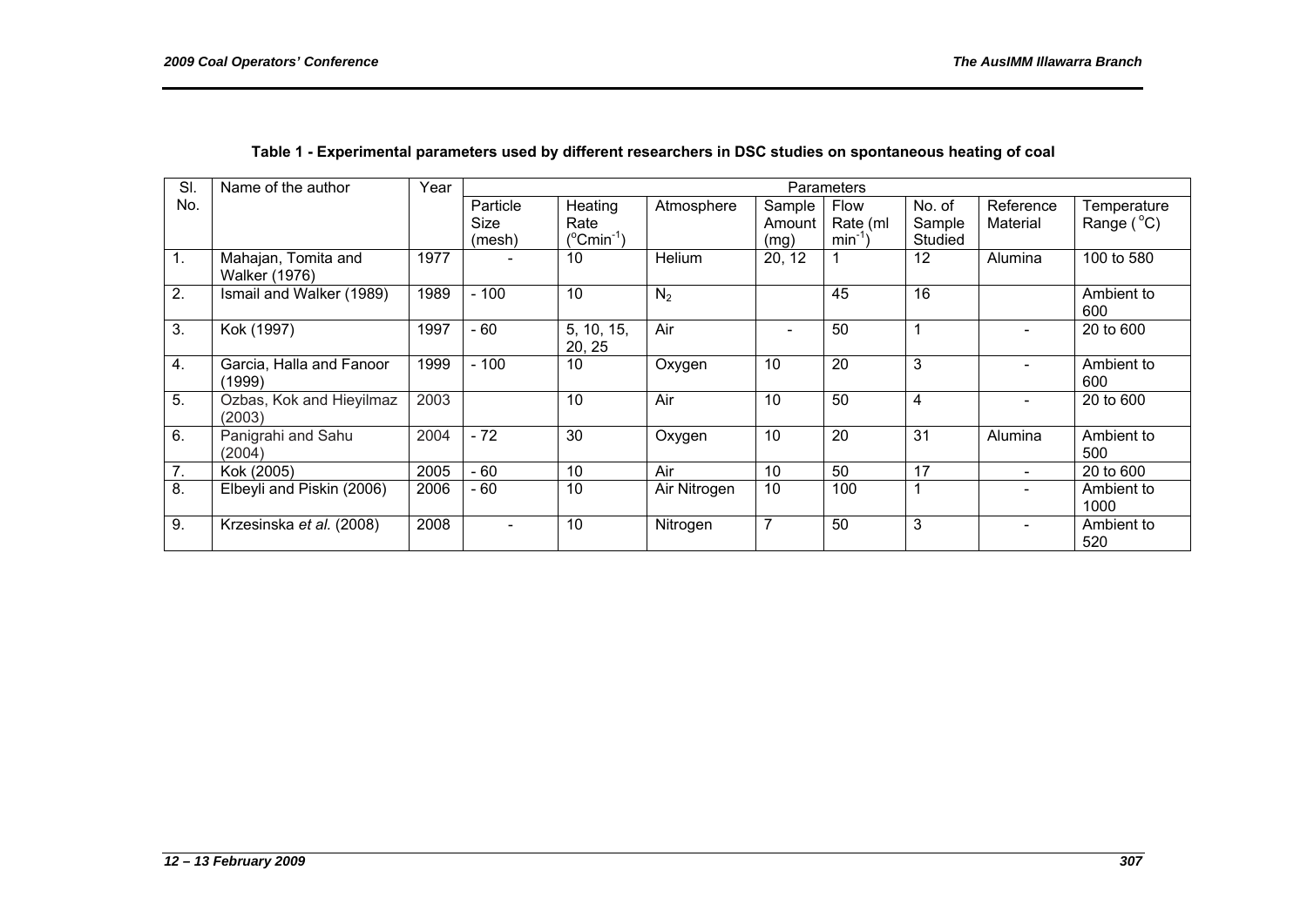

**Figure 2 - DSC Thermo-gram of coal sample (Oxygen, Air and Nitrogen Atmosphere)** 



**Figure 3 - Different stages of DSC Thermo-gram of coal sample (Nitrogen/Inert atmosphere)** 



**Figure 4 - Different stages of DSC Thermo-gram of coal sample (Air atmosphere)**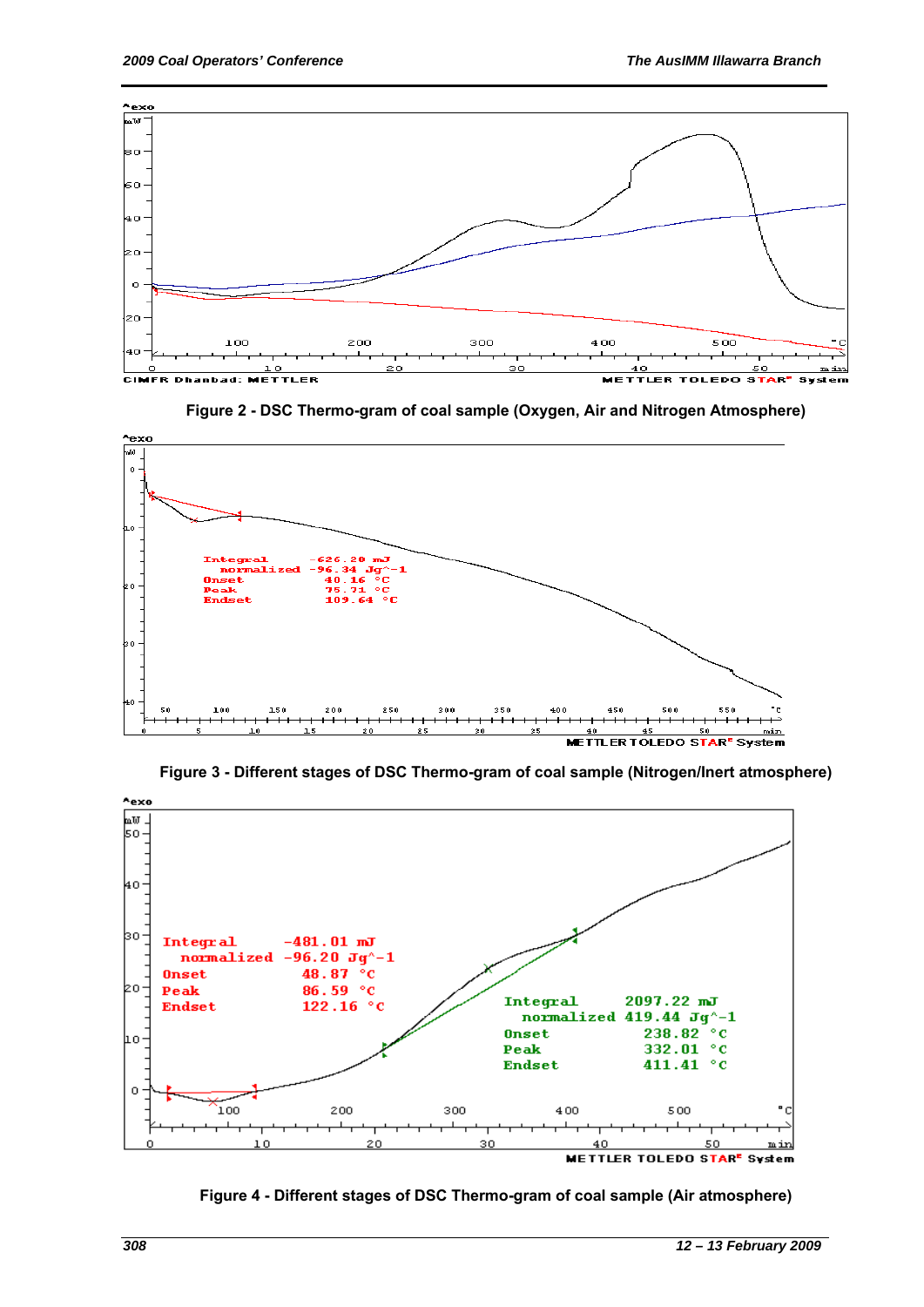

**Figure 5 - Different stages of DSC Thermo-gram of coal sample (Oxygen atmosphere)** 

### **RESULTS AND DISCUSSION**

The combustion process was exceedingly complex and many competing processes contributed to the behaviour of thermal analysis curves. Theoretically, the spontaneous combustion of coal can be initiated whenever oxygen comes in contact with the coal. So, experiments should be carried out in oxygen or air atmosphere because of easy oxidation of coal in air. In case of nitrogen or inert atmosphere, the study showed that oxidation may not take place, thus it was not suitable for the determination of spontaneous heating.

DSC provides both qualitative and quantitative information about material transition during the spontaneous heating process as compared to DTA and TGA study of coal. In the region of first endothermic peak of DSC, the enthalpy oxidation is mainly due to release of moisture. The onset temperature of first exothermic peak in oxygen atmosphere is possibily a measure of the susceptibility of coals towards spontaneous combustion. This has a number of potential advantages. Firstly, the overall weight change at this temperature is negligible, thus avoiding the problems inherent in exotherm integration. The heat evolved during the early stages is crucial to subsequent oxidation by inducing relaxation in the coal structure which enhances the mass transfer of oxygen. For some of these transitions, DSC can provide, not only the temperature at which the transition (reaction) occurs and how much heat is evolved, but can also provide valuable information about the rate (kinetics) of reaction. Furthermore, with the advent of easy-to-use computer based data analysis programs, the ability to obtain such kinetic information has become more practical. Differential scanning calorimetry will be a useful technique to investigate the early stage of oxidation of coal.

#### **CONCLUSION**

Differential scanning calorimetry techniques are useful tools to study the combustion, pyrolysis behaviour, kinetics and assessment of spontaneous heating of coal. The critical analysis of the literature survey on the application of DSC technique and summarised data presented in Table 1 clearly reveals the following salient features.

• DSC technique has in general had limited application for studying the susceptibility of coal to spontaneous heating and fire.